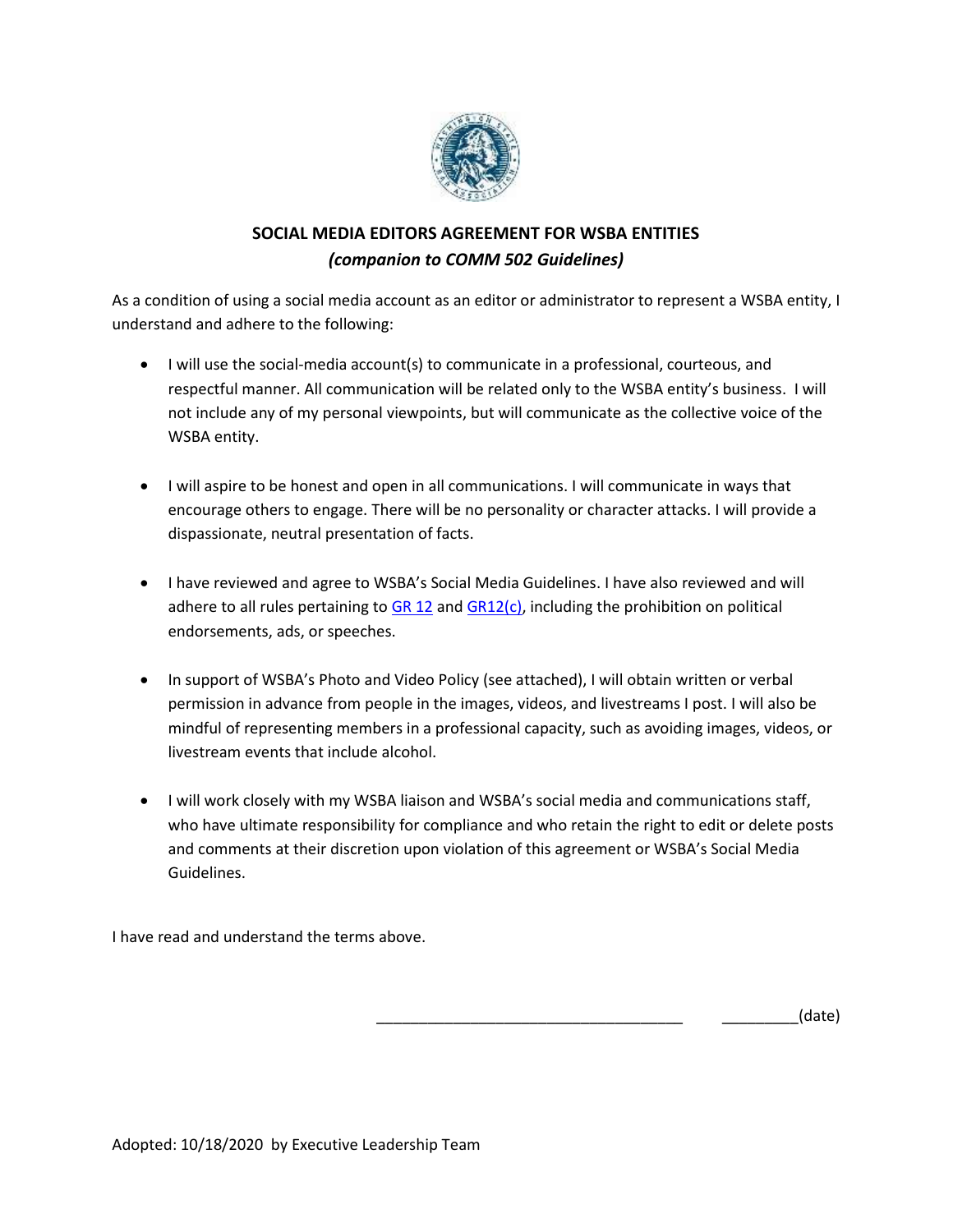# **PHOTO AND VIDEO RELEASE PROCEDURES**

WSBA recognizes each individual's property right in the use of his or her photograph, voice, and likeness in many situations. Therefore, these procedures outline WSBA employees' responsibility to obtain written or oral and express or implied consent before publishing an individuals' likeness via photo or video on any of its media channels. To minimize risk, WSBA will err on the side of obtaining permission whenever possible.

#### **PERMISSION STANDARDS FOR WSBA PUBLICATIONS**

For printed publications such as magazine, newsletters, and program/event/organizational promotional materials, WSBA will obtain written permission from individuals in photos and videos. The responsibility for ascertaining permission ultimately resides with the editor or designer of the publication; this will usually mean the editor/designer asks the WSBA colleague who provides the image/video or who has a relationship with the people in the photo/video to secure written permission if it has not been granted ahead of time. The editor/designer will keep a copy of the written permission—be it a copy of an email correspondence, permission form, or some other form—in the same working/archival folder for the publication as the picture file is stored.

For electronic channels such as the WSBA website, blog, and social media, WSBA will obtain and document at least express oral permission for publishing a photo or video. Written permission is still best, but clear indication of express oral permission provided the overall context will suffice (for instance, a group shot to promote a program where the photographer has clearly stated the purpose for the photo, all people in the photo have their photos already published for the public in conjunction with the program, and the program manager has given written consent). The responsibility for ascertaining permission ultimately resides with the editor or person posting to the online channel; this will usually mean the editor/poster asks the WSBA colleague who provides the image/video to certify they obtained, at least, express oral permission. If WSBA receives a complaint or concern from a person regarding his/her image published on an electronic WSBA channel, we will remove the image as soon as possible while the matter is sorted out.

### **BEST PRACTICES**

The best way to minimize risk when publishing photos and videos is to aim for "no surprises;" toward that end, anyone with final publishing control should try to send the final layout (including selected photo and verbiage) to the people included in the photo/video ahead of publication. This is true **even when permission has been cleared ahead of time** en masse for an event. This is especially important when the focus is on one or two individuals (rather than a large group) and/or some time has passed since the event. A good test is to ask oneself: Would I want to be notified and see the picture ahead of publication?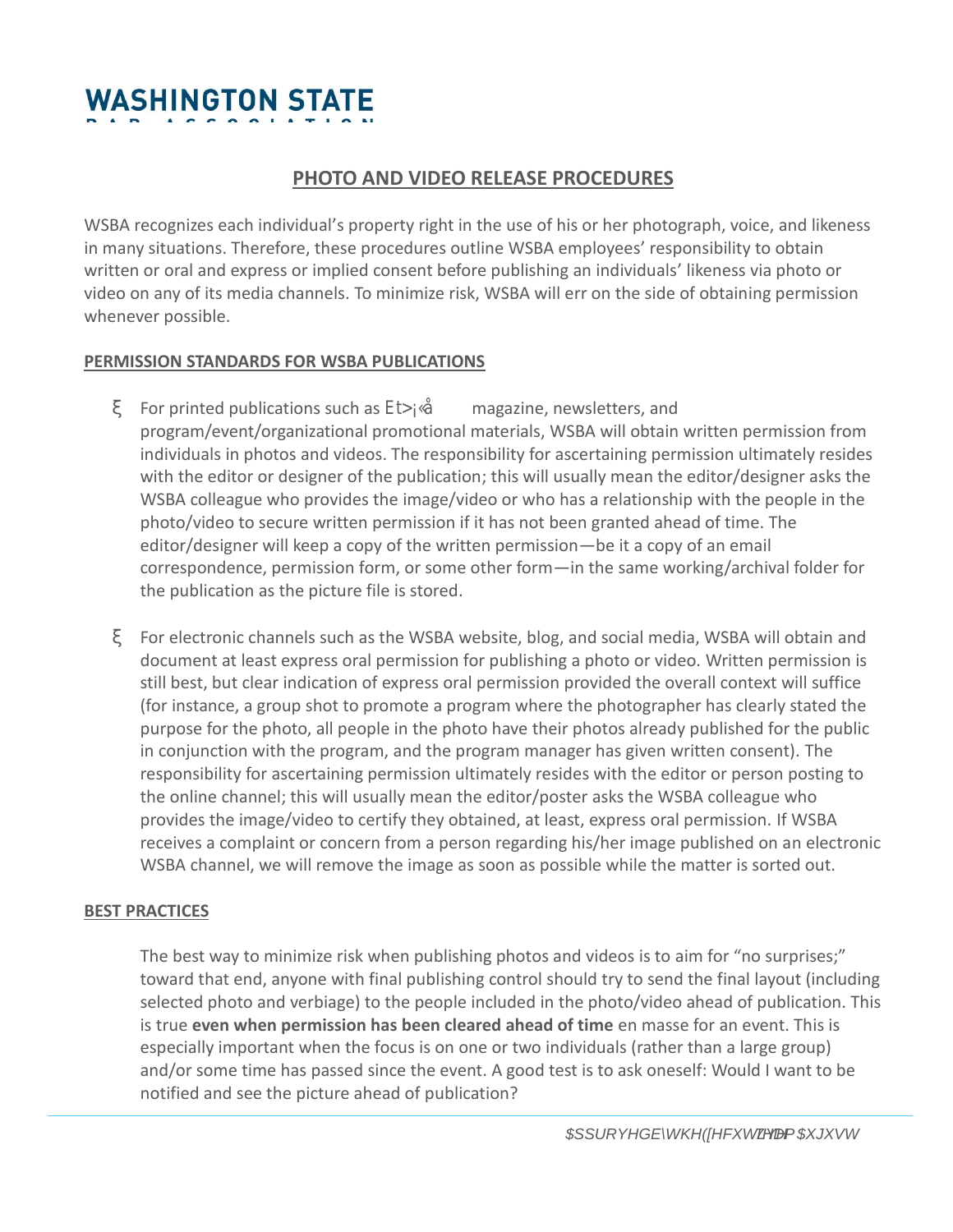## **PROCEDURES FOR OBTAINING PRIOR PERMISSION**

To minimize risk and facilitate publication, WSBA will strive to be proactive in obtaining photo and video permissions at its events. Therefore, when developing a program where there is advance knowledge of photography or video, WSBA employees should ensure the following opt-in language is used at the point of registration. The point of registration could be through the online store (i.e. Personify) or through a more manual process but should include an option for the attendee to opt in to being photographed.

## The following opt in language should be used:

By selecting "Opt-In", I authorize and consent to being photographed and/or videoed at this event, and to the display, reproduction, alteration or other use of any photographs or videos of me, or in which I may be included with others, in connection with publications of the WSBA in any type of media, whether print or electronic, including for purpose of promotion of WSBA events and programs, irrespective of topic or purpose. I hereby release the WSBA from all liability in connection with the publication and future use of my name and likeness and the photographs or videos identified above.

Any walk-in attendees should also be provided the option to opt in to being photographed. If an attendee chooses not to opt in to being photographed, they should be identified by placing a specified color marker on their name tag.

A standalone photo/video permission form, to be used at events, is accessible in the Communications folder in the Policies and Procedures folder accessible via OGC's unrestricted folder on the shared drive.

## **The photographer for the event should be notified of the marker color on the name tag and avoid photographing the persons who have not opted in.**

Additionally, signage containing the following language should be displayed near the registration table at the event:

"Photographs or video taken at this event may be later published in online or print materials reporting or promoting this or other WSBA events. If you do not wish your image in a photo or video to be reused in these ways, you may opt out at the event sign-in table."

The permissions should be in writing and kept in the program folder or captured in Personify (if the event is using Personify for registration purposes).

**All pictures and video obtained in this manner shall be considered clear for publication in any WSBA publication or medium.**